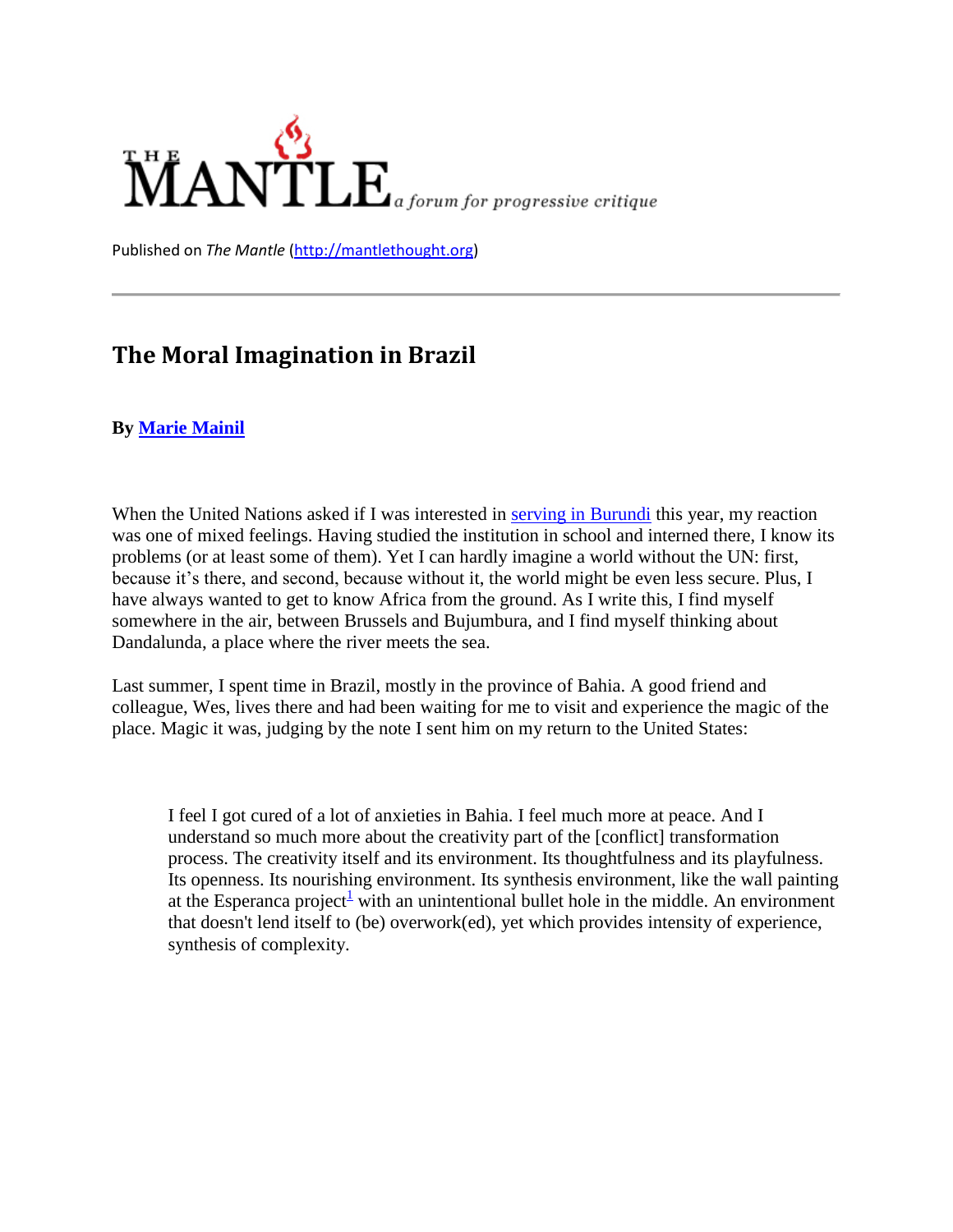

*The author at the Esperanca Project*

By far, Bahia was my best "field experience" so far. John Paul Lederach"s *The Moral Imagination* (Oxford, 2005) is, by far, the best book on conflict transformation I have read. I put these two in conversation. It's a way for me to prepare for what's awaiting me in Bujumbura, and to share insights and reflections that will be of interest, I think, to Mantle readers.

# **Sketches from Salvador**

Wes and his student Daniel picked us up at the Salvador Airport, and we headed to Praia du Forte, his village. Praia used to be a fisherman village. With the agreement of the local population, Petrobras, the Brazilian oil company, has helped transform Praia into a small ecoresort with an environmental reserve (home to sea turtles and whales) and schools that feature environmental studies. Locals still live here, and clearly they have prospered. Meanwhile, Petrobras drills offshore nearby.

At night, we go to Salvador"s historic center and enjoy music and Brazilian food. What a treat.

We talk cultural exchange. Cultural exchange without authenticity is no cultural exchange. How do we navigate cultural exchange to open the possibility for authentic dialogue? You use the frames of reference that you have.

In the town of Salvador, where the music (did I mention the Michael Jackson drums?!) never stops, where it travels, from corner to street, from street to corner, under different forms and lights, never leaving you as you walk through the *ciudad*.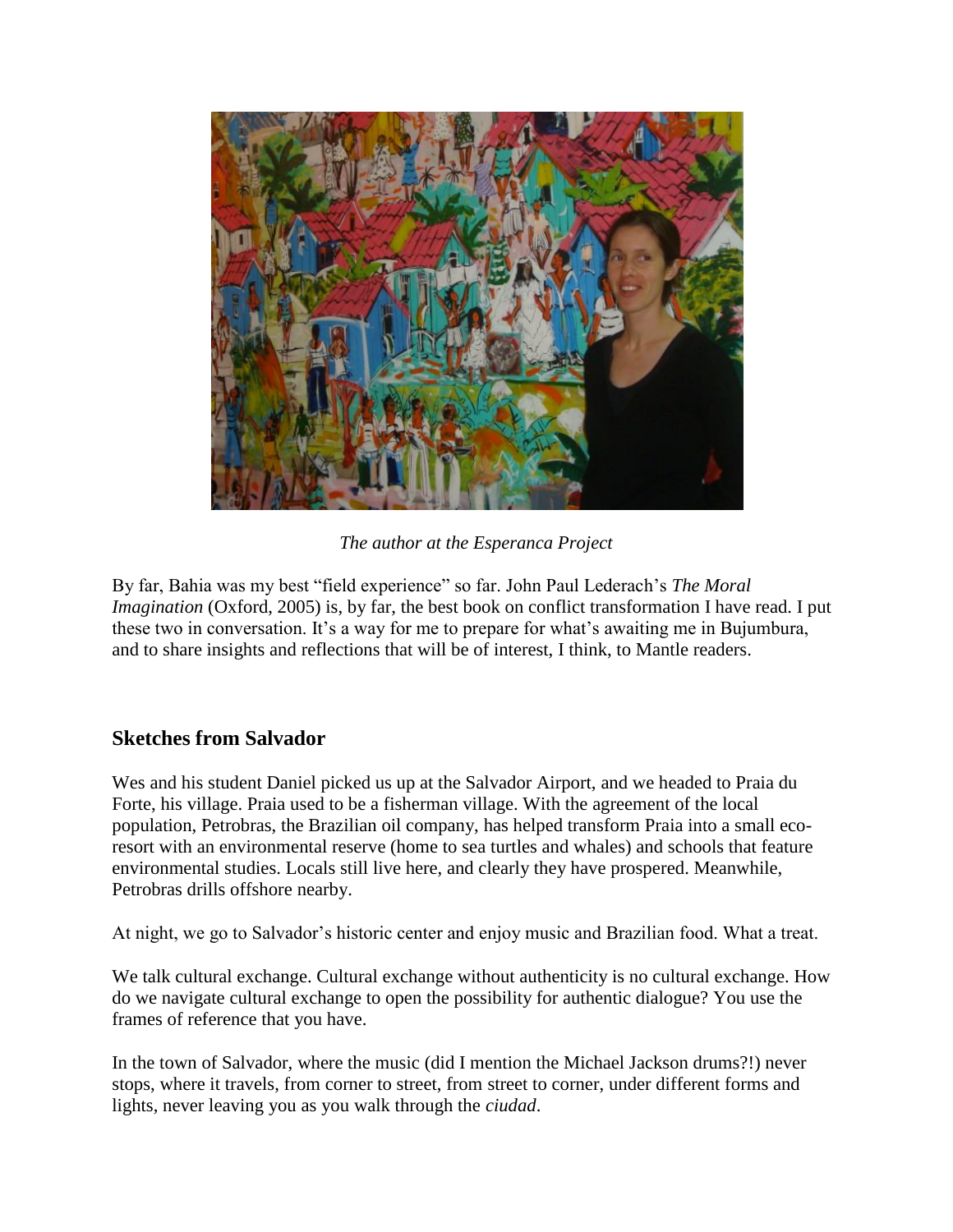We have more amazing food at a culinary school where the waitresses are dressed in local garb.<sup>[2](http://mantlethought.org/content/moral-imagination-brazil#_ftn2)</sup> There might be a discomfort in this sort of re-enactment of the colonial experience. We think authenticity. Salvador is a place to think fairness, and fairness in relationship to authenticity.

\*

We spend the weekend in Salvador, enjoying the arts, the cats, and history (the Portuguese royals, the ghosts, the slave revolution) it has to offer. Brazilians are tired of being seen by gringos as exotic natives. They are people too. I am tired of being targeted as a tourist. I am a person too. Talk about the need for proper cultural exchange. Authentic politics, what does that mean?



*Street art in Salvador (author photo)*

\*

Wes introduces me to a philosopher friend of his who lives in the Museum of the Imaginary Object in Salvador. Jorge, the man in question, is quite something. Not only is he a former soccer player-turned-philosopher who lives in a museum, but he engages his community in a way that elevates him to the status of wise man.

First, there are the colored cows all around, in the books and as carnival costumes, which he created to undo the children's myth of the bad, *black* cow.<sup>[3](http://mantlethought.org/content/moral-imagination-brazil#_ftn3)</sup>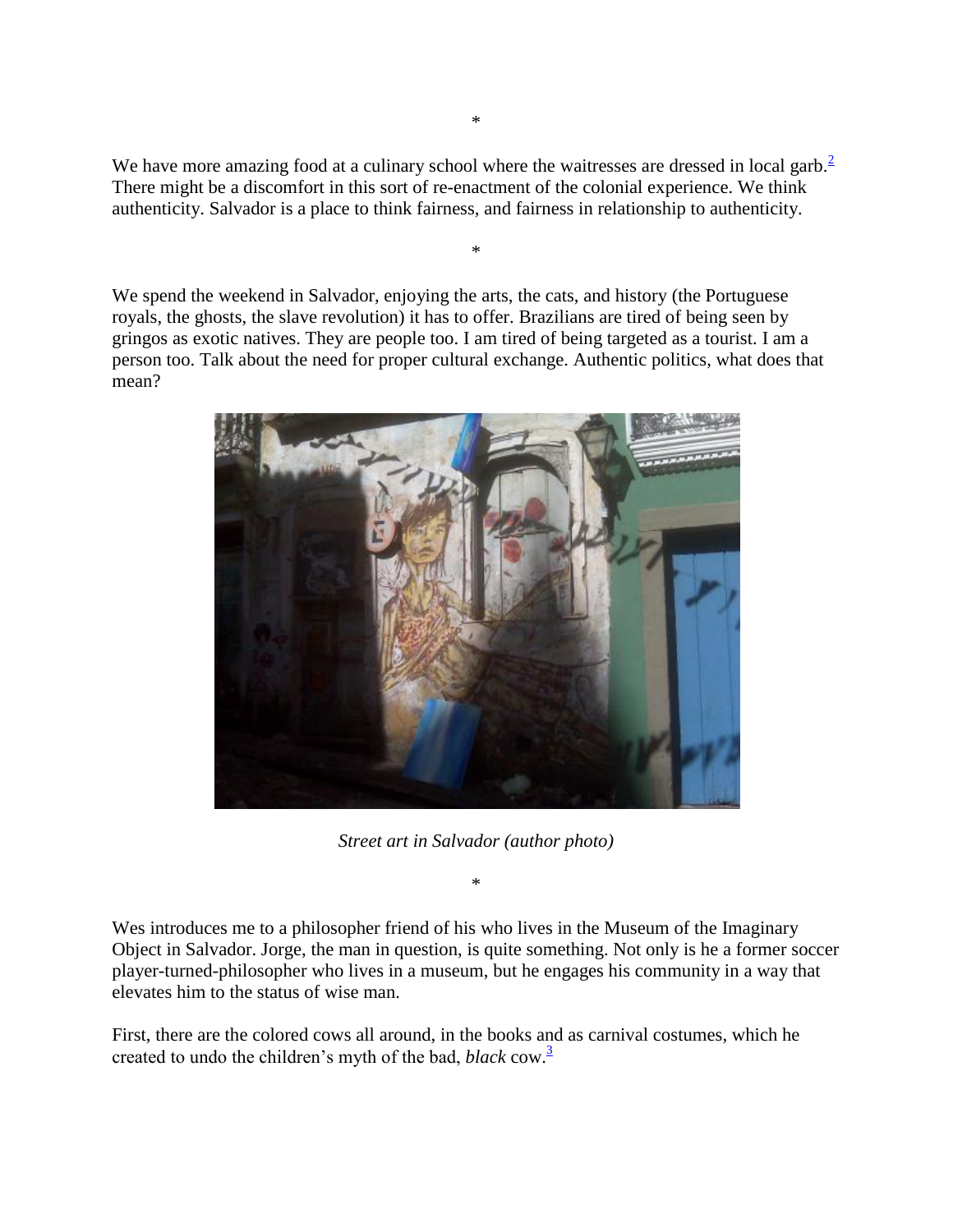Second, Jorge facilitates kids mixing the music of reggae, hip-hop, beats from Salvador, and more. The result is a profound conversation of lived experiences, past and present. Jorge says this creation process helps them return to oneness, which beyond providing an experience in authenticity, is a matter of life and death in a city where deadly violence is still very much present. Mediation, happiness, confidence, crying, shouting, safe space all happen in the process and render the kids more grounded, more connected, and thereby helps prevent violence. This is how conflicts are transformed and prevented.

> Reach out to those you fear Touch the art of complexity Imagine beyond what is seen Risk vulnerability one step at a time. $\frac{4}{3}$  $\frac{4}{3}$  $\frac{4}{3}$

\*

Jorge and I come to talk about sustainability, about a redefinition of profit I see all around him. Profit is not only the price tag of the product; rather it is the prize of the product which certainly includes the human and material damages *prevented* by his community efforts. We also eat sustainably—and colorfully. I wonder how we can decolonize the mind—the mind which funds but also takes more, consciously or not, the technical mind that forgets to be fully, creatively human. Take Petrobras for example: Jorge introduces me to his concept of the dialectic of patience. If there is to be a future, with good intentions and/or out of necessity, the funds will come his way, he says.

\*

Jorge"s bucket list includes:

- The creation of a university of authenticity, home of pluri-ethnic education, integrity, sustainability, capoeira angola<sup>[5](http://mantlethought.org/content/moral-imagination-brazil#_ftn5)</sup> as green education, and natural foods. He has already obtained non-profit status from the Brazilian government for this endeavor—which, any Brazilian will tell you, is quite an accomplishment.

- Seeing the colonizers reconstruct their identities from superior to equal, and the colonized reconstruct their identities from inferior to equal. Jorge sees the reconstruction of these relations not as affirmative action, but as integrity in relationship and environment. Diversity laws passed by former president Lula da Silva"s administration have been helpful, he says, in this regard. Law 10.639/03 makes the teaching of Afro-Brazilian history and culture compulsory in every school in the country. This was followed by Law 11.645/08, which also includes the Indian question in school curriculum. In 2004, within the Ministry of Education (M.E.C.), a specific department was set up, the Department of Continuing Education, Teaching of Reading and Writing and Diversity (Secad), with the idea, among other issues, of including the theme of diversity in educational policies.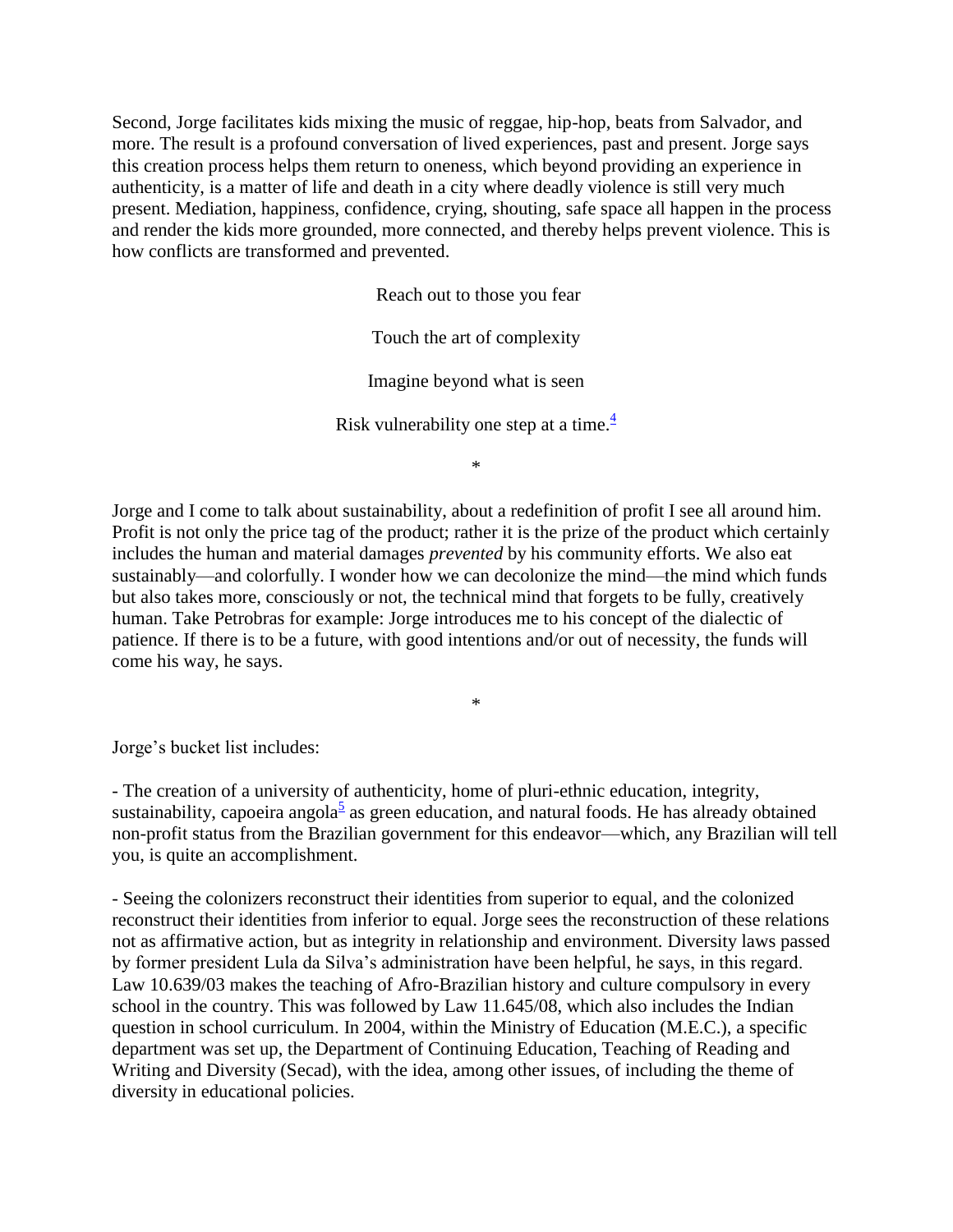\*

"Jorge, is there any question I haven"t asked you want to answer?"

"All that hasn"t been said is already here in a vibration, in the liminal space."

And may be a bit also in the soccer fever outside—coming inside.

\*

### **Sketches from SãoPaulo**

Hello SãoPaulo, I came to visit your Institut Braudel.<sup>[6](http://mantlethought.org/content/moral-imagination-brazil#_ftn6)</sup>

Since 2000, the Institut Braudel has gained intimate knowledge of the workings of schools in poor, often violent communities by developing Reading Circles, a new teaching model by which they train student leaders to read and discuss the classics of world literature, from Homer and Plato to Shakespeare and Mark Twain.

I am invited to sit inside the reading circle. No one likes to be observed from the outside. I observe great teachers who know the classics reading alongside the kids. They are great, caring facilitators. When I arrive, a youth is discussing women's issues. Their creativity is palpable in this beautiful décor, capturing their flying words: Picasso… Dostoevsky… Prison… Liberty… Proust… Da Vinci… Depth… Van Gogh… Nietzsche… Sexuality… Freud… Nostalgia… Happiness… Frustration… Romance… Chagall… Compassion…. Passion… Conscience… Separation… Shakespeare… feelings and their interpretations… the Wizard of Oz… Symbolism… The kids feel all this, you can see it through their body language.

I wonder, kids, "How do you relate to foreign authors?"

The answer is quick and unanimous: Humanity. "Artists have a special gift to access humanity. By studying them we can understand ourselves better."

"Yes, and this is why although we live in the city we are able to talk about the role of nature and its relationship to our oneness."

And then: "Is your article going to help kids in the U.S. do what we do?"

Little man, "I surely hope so."

\*

They move on to talk about refugees, and I wonder if they sometimes feel like they obtain refugee status in the text. Yes they say; it is a place where they can go to get knowledge, natural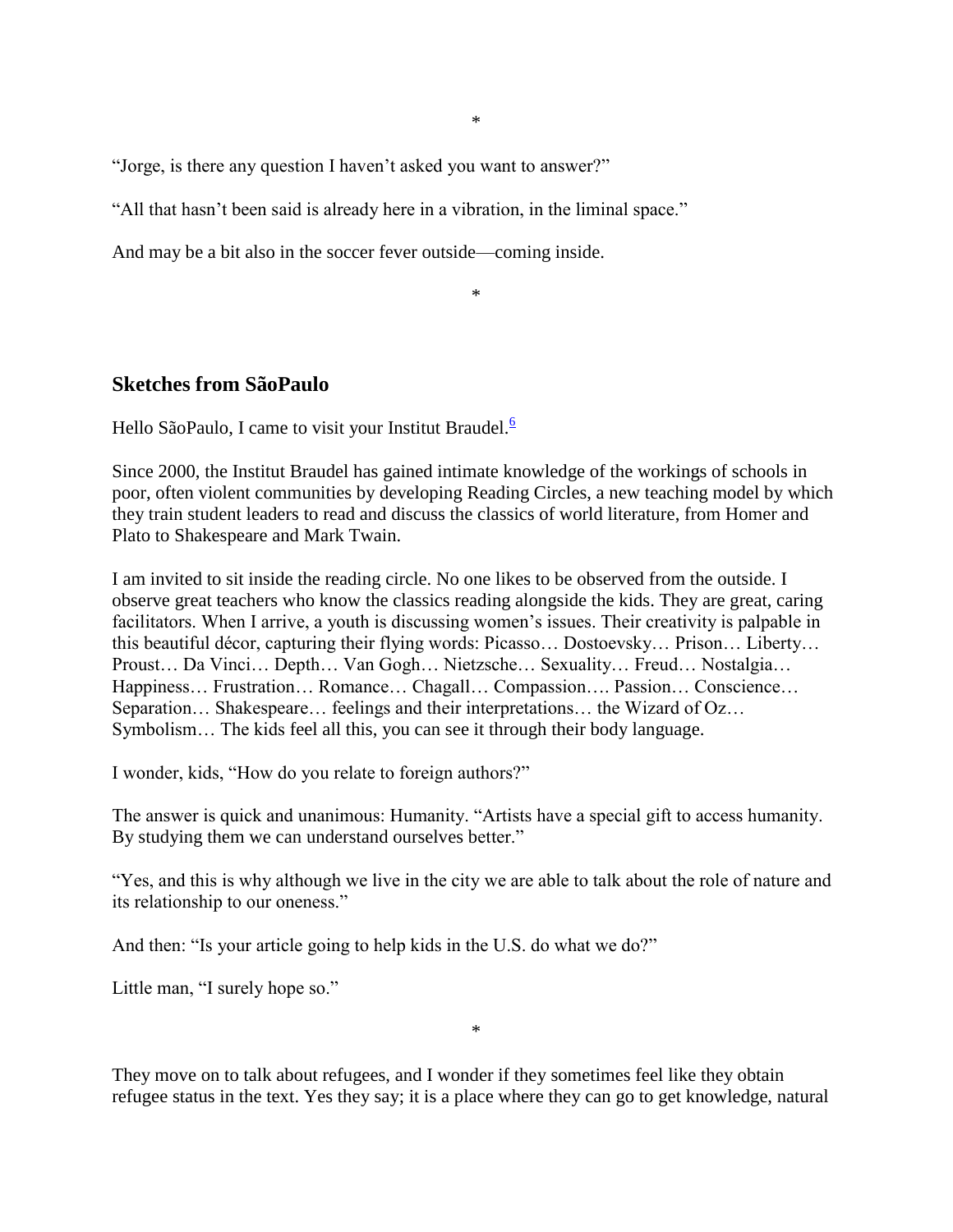refuge, and energy, but warn that it is no picnic. There is an ambiance of open fragility, high level focus, endurance (this particular circle goes on all day), and maturity.

The kids are also facilitators in their areas. They run reading circles in their diverse schools. If they stand out, they receive internship money. It's training; it's work. Most kids work here in Brazil. Talking to their friends about this activity of theirs is not easy, but their involvement with reading circles is "well worth it, given the communication and human skills we get."

And the next reader goes, organically and not according to plans. Oh the joy and competence on their faces! Generosity, perseverance, possibilities—the three words that come to mind when I think of the Braudel Institute"s kids. They speak the truth on the conscious situations of life, like what they said about *Alice in Wonderland:* "In imagination and through the process of apprenticeship, you keep going even if sometimes you don"t know what happens. You"ll find yourself in strange situations, but they will serve some day."

And perhaps even more quotable: "Continue to live—happiness is possible."

"Persevere—happiness is possible through moments of happiness."

\*

"The art of serendipity in social change requires peripheral vision, not just forward looking eyesight.["](http://mantlethought.org/content/moral-imagination-brazil#_ftn7) $\frac{1}{2}$ 

How, when, and why did politics and developing responses to social change come to be seen as something separate from the whole human experience?

# **Sketches from Rio**

Rio"s architecture: thoughtful and playful.

There is at least one other thing in Rio that is thoughtful and playful: Viva Rio. $\frac{8}{3}$  $\frac{8}{3}$  $\frac{8}{3}$ 

Viva Rio's Viva Favela project  $\frac{9}{5}$  $\frac{9}{5}$  $\frac{9}{5}$  shows us favelas from insiders' points of view. The project is youth- led, and the quality of the content is so good that it has become the go-to source for favela-related information. Such quality is a testimony to both the talented youth and to the services Viva Rio offers them: professional video courses, online classes, material, sponsorship, and partnerships with universities. Graduates of the Viva Favela project have gone to careers in newspapers and television. Through virtual meeting rooms and debates, Viva Favela"s contributors are also working on a magazine about culture and memory.

"To live between memory and potentiality is to live permanently in a creative space, pregnant with the unexpected. $v^{10}$  $v^{10}$  $v^{10}$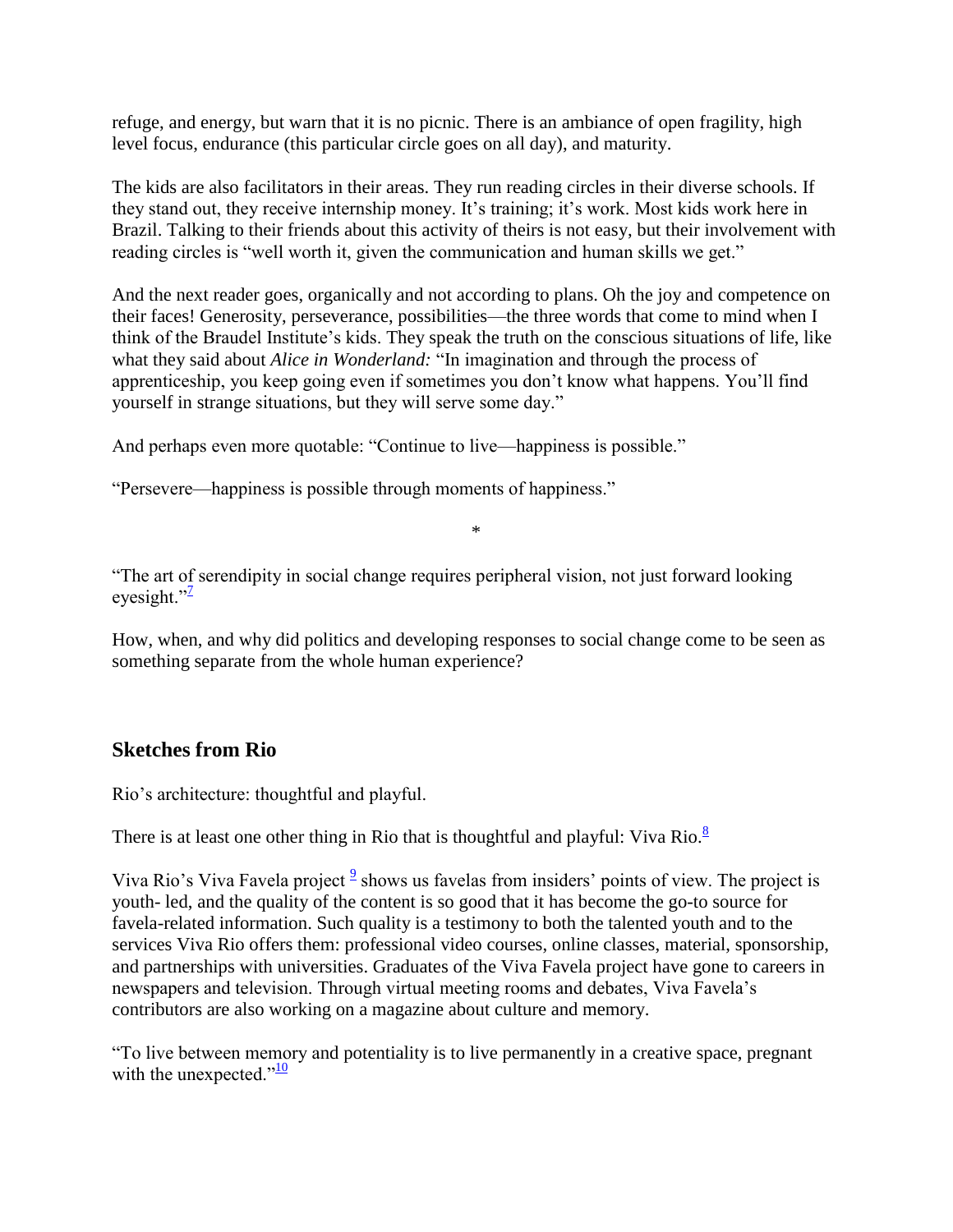#### *From an interview with youth Paulo Campello, visual editor at Viva Favela*

Paulo is from the Santa Mar Community which is, in his words, one of the scariest favelas in the last decade:

"It"s not as bad now but there is still drug trafficking and its consequences around. [These are] the mixed results of the pacification you read about in the papers…

"Viva Favela is important to show my community"s intellectual production.

"I don"t select subjects, I don"t think about good or bad when choosing topics, I get the emotions out of the facts. As editor I select what needs to be approached.

"In terms of my community's relationship to the outside world, it's important that the 'high class' has access to the favela culture, the black culture, and their creativity. It's important for my community to own our image so that we can have a place in society, so that we can turn around the information about favelas that is still too often exclusively stigmatized.

"It"s important for me and my peers to have a platform for our citizen journalism. Our work is important outside but also inside. My people should be proud of who they are. Drug traffickers represent less than one percent of our community."

\*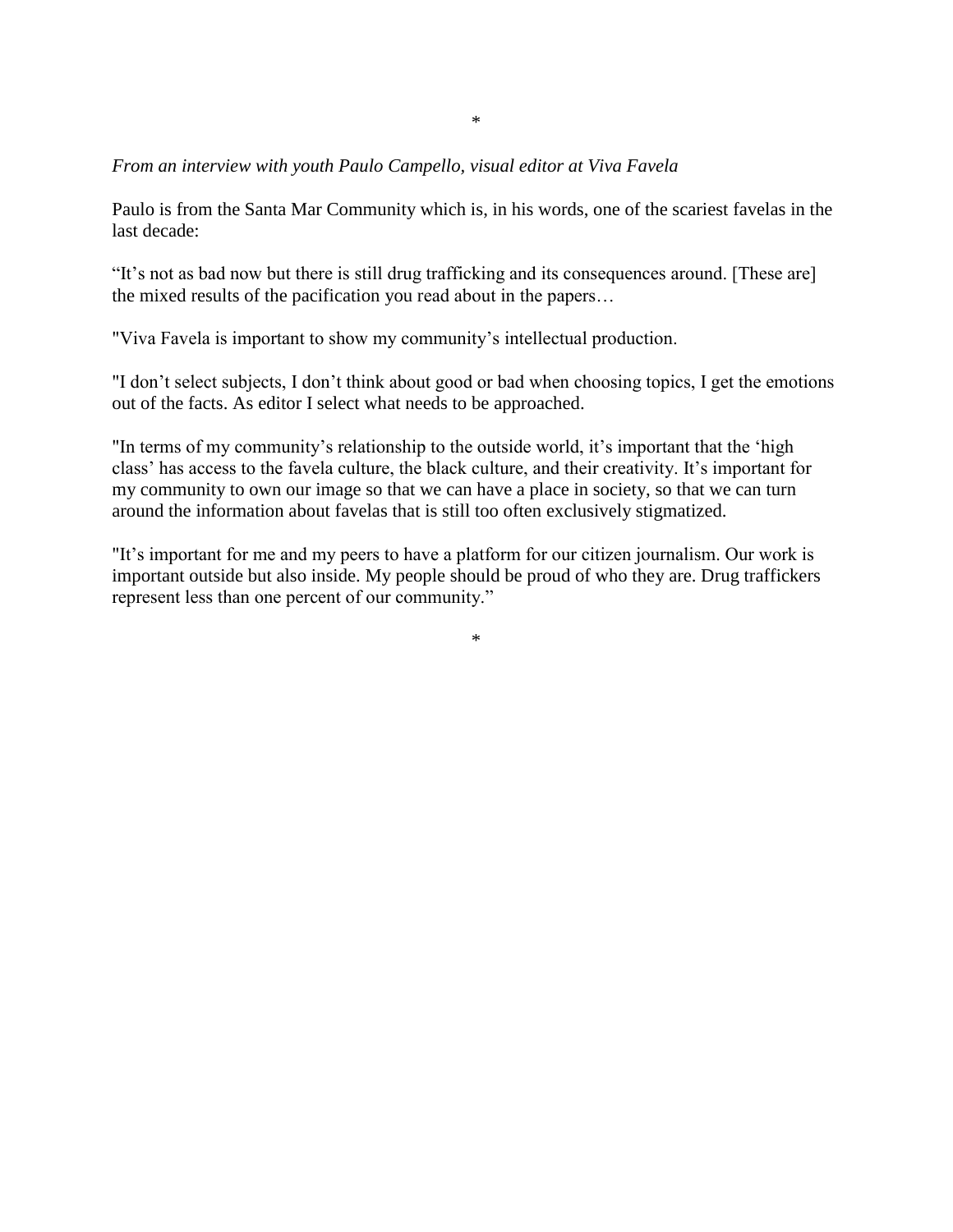

*A snapshot of the Rocinha favela outside Rio de Janeiro, the largest favela in Brazil (Wikicommons).*

Next stop with Viva Rio was the Esperanca Project, $\frac{11}{11}$  $\frac{11}{11}$  $\frac{11}{11}$  located in the favelas. Many taxis declined to take us there.For the record, I did not feel unsafe; instead I was impressed by the community center that offered everything from karate to dance. It felt like a comfortable nest of after school programs.

Viva Rio focuses on Brazil, but its work has been so effective that their help has been solicited by international organizations and other foreign countries. Notably, the United Nations asked Viva Rio to help reduce gang violence in Haiti. A quick look online at Viva Rio"s activities in Haiti $\frac{12}{2}$  $\frac{12}{2}$  $\frac{12}{2}$  speaks tons about their creativity.

A few months after this particular request, the UN also asked Brazil to send peacekeepers to Haiti.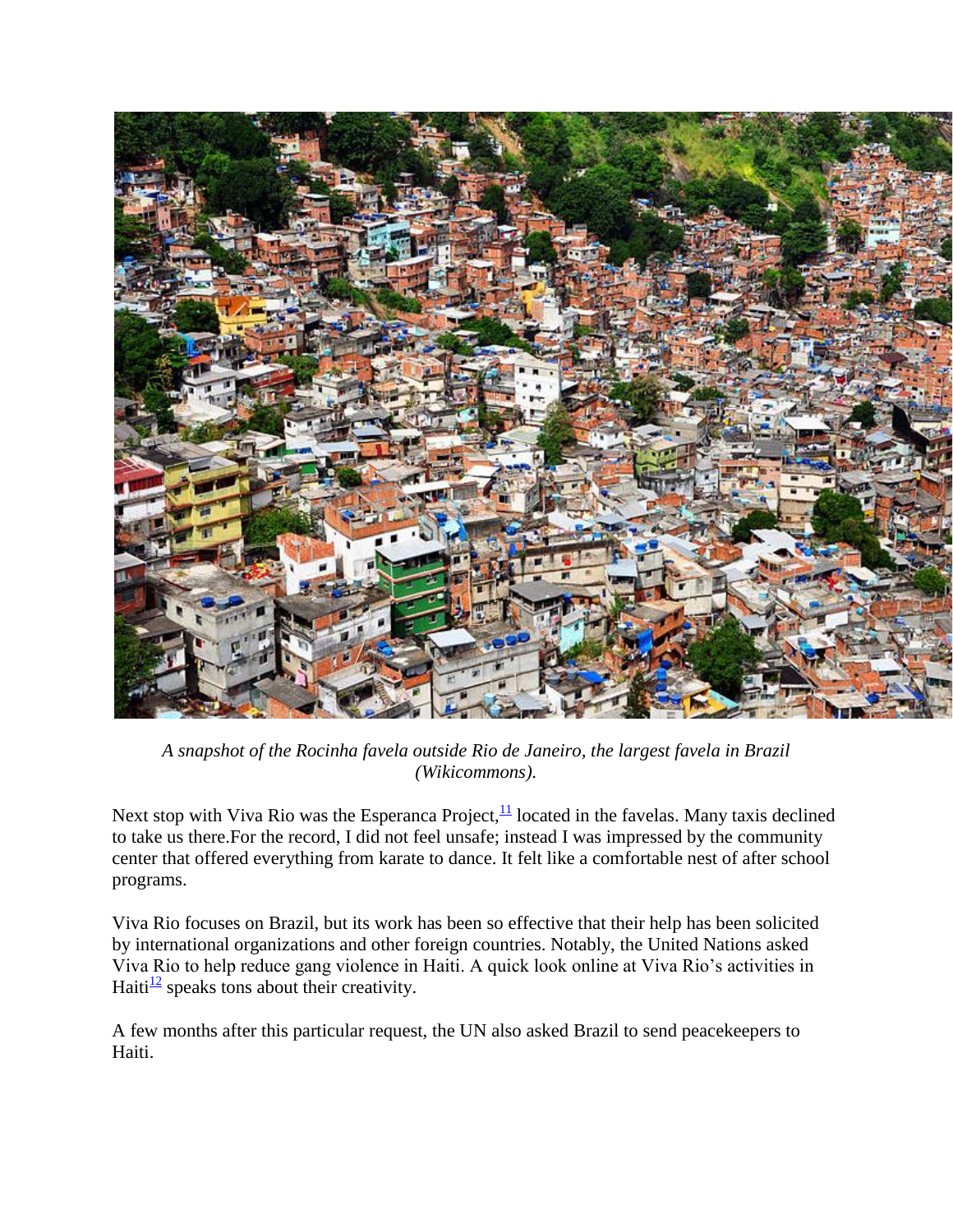Although Haitians and Brazilians speak different languages, they also have many similarities that have been crucial in the successes of Brazilians in Haiti, such as their Afro-American ethnicity and religious and musical traditions. When the UN wasn"t able to get into violent neighborhoods in 2005, Viva Rio organized a Voodoo ceremony asking permission to go in. Viva Rio integrated the military in the activities, and the result was an opening for the possibility of dialogue and trust among all parties involved.

Haitians asked Viva Rio to remain after the tragic earthquake of 2010. In the wake of the earthquake, 200,000 moved to the Viva Rio community center; they stayed there for three months. Eventually and in order to resume activities, Viva Rio decided to negotiate with the families who had taken refuge with them. The results were surprising. Providing that every family would be provided with minimum shelter, three months of food supplies, one scholarship per family for one year, follow-up care for new-born babies until age two and their mothers, and help to take rubble out of their homes, families agreed to move out of the facilities. A week later, eighty percent of the Viva Rio refugees were back in their homes or with their families, three percent were in another camp, and two percent were in the streets.

\*

In view of Viva Rio"s success, I wondered about Viva Rio"s staff experience in Haiti. Here is Executive Director, Rubem César Fernandes:

"It"s mediation work; it"s bringing together resources from the outside and from the inside. For example, the distribution of food through local leaders, or the organization of cultural life manifestations such as popular street bands, which are connected politically and to more or less violent criminals. Through these activities, Viva Rio helped the UN enter closed, violent neighborhoods. More specifically, Viva Rio gained access by helping local bases get organized for carnival by sponsoring costumes and bands" registration they could not afford. In exchange, Viva Rio got access to work on water, gender equality, and health projects. Viva Rio even ended up facilitating a peace accord between local bases to reduce violence. The peace accord is four years old and still going strong. [Smile]

Our giving out prizes for the absence of violent deaths has been very effective. An area that goes on without violent deaths for a certain amount of time receives scholarships and a BIG street celebration where rival groups play music together all night long. For longer periods of peace, community leaders can also receive a motorcycle."

\*

Viva Rio activities also include soccer (Brazilians are also helping building Haitian national teams), capoeira, dance, and orchestras.

"For the moral imagination to emerge and transcend, it depends on and must incite the fullest of all possible sensuous imaginations. $\frac{13}{13}$  $\frac{13}{13}$  $\frac{13}{13}$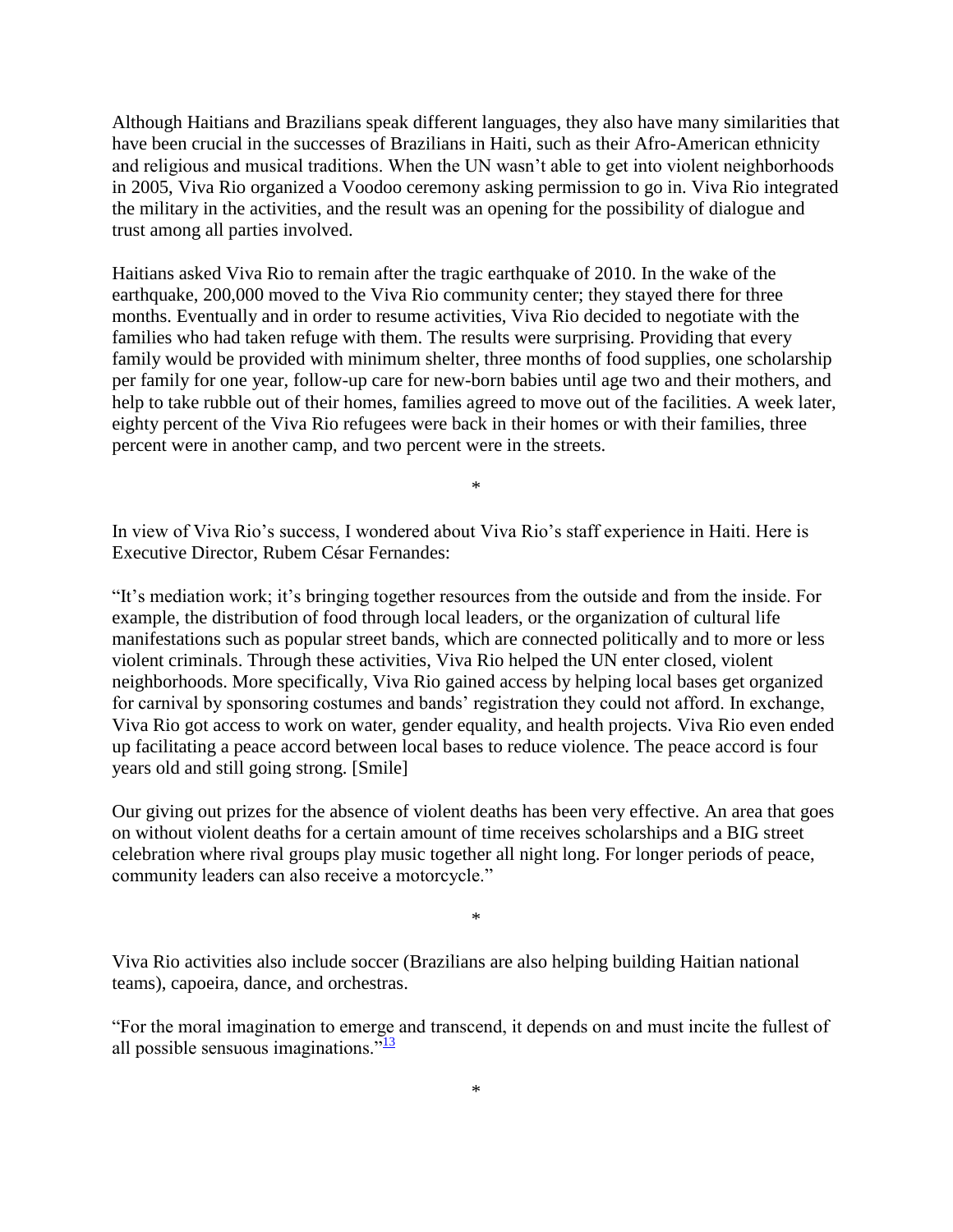And on Viva Rio's lesson of how to run sustainable help?

"Proven experience, creativity, mediation rather than imposition role, dialogue skills, creativity in dialogue, and in the Haitian case at least, a strong cultural element of communication and celebration.

"We are invited to several places (Liberia, Ivory Coast, Nigeria, Mozambique, Jamaica, and Angola) for both the kind of work we just talked about and also for our experience with garbage processing, which we work on in Haiti as well. We are happy to consult, but in terms of deep involvement, it takes time. A lifetime. Somehow we became Haitian for the rest of our lives, and we need to remember that when deciding where and how we might be able to help when asked.

"Connect intuition, observation, and experience. Internal standard, honesty, simplicity, heart as much as head, and fun."

\*

Thoughtful and playful, I told you so.

### **Reflection**

The discussions of the kind featured above are not prevalent in much of the technical, skillbased, and process-oriented writing common in the field of peacebuilding.

Yet I have found that transformative moments in conflict are many times those filled with haiku-like quality that floods a particular process or space. We might call them the moments of the aesthetic imagination, a place where suddenly, out of complexity and historic difficulty, the clarity of great insight makes an unexpected appearance in the form of an image in a way of putting something that can only be described as artistic.

\*

Remember the quotable Braudel kids. Remember Jorge's musicians.

The challenge for invoking the moral imagination as a peacebuilder is not found in perfecting or applying the techniques or the skills of a process. My feeling, is that we have overemphasized the technical aspects and political content to the detriment of the art of giving birth to and keeping a process creatively alive.

\*

Remember the smiles of Viva Rio.

As aesthetics, the moral imagination seeks to connect with the deep intuition that creates the capacity to penetrate and transcend the challenges of violent conflict. Recognizing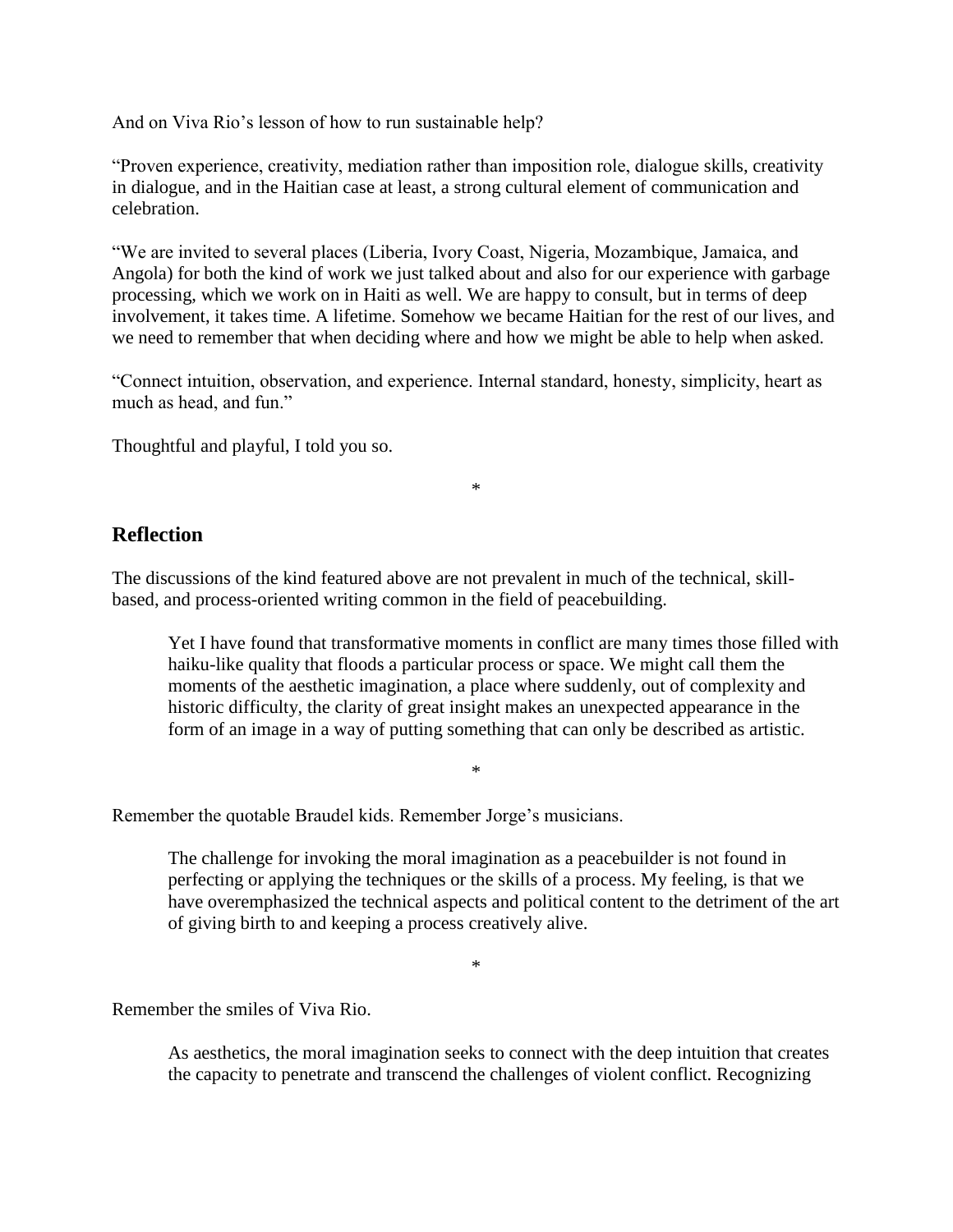and nurturing this capacity is the ingredient that forges and sustains authentic constructive change.

\*

Remember, just remember.

"The key to complexity is finding the elegant beauty of simplicity." $\frac{14}{14}$  $\frac{14}{14}$  $\frac{14}{14}$ 

February 1, 2011

published May 25, 2011

frontispiece: A snapshot of the Rocinha favela outside Rio de Janeiro, the largest favela in Brazil (Wikicommons).

[3.](http://mantlethought.org/content/moral-imagination-brazil#_ftnref3) In Brazilian children stories, the black cow is traditionally the bad character.

[4.](http://mantlethought.org/content/moral-imagination-brazil#_ftnref4) Jean-Paul Lederach. *The Moral Imagination* (Oxford, 2005).

[5.C](http://mantlethought.org/content/moral-imagination-brazil#_ftnref5)apoeira, the dancing, kicking, spinning and wildly athletic martial art practiced all over Brazil, but more prevalently in Salvador, is thought to have been brought by slaves from Angola. Capoeira, whose acrobatics executed in tandem with others require a great sense of one"s place in the space one finds him/herself in was a mean of expressive defense for those slave.

[6. http://www.circulosdeleitura.org.br/](http://mantlethought.org/content/moral-imagination-brazil#_ftnref6)

[<sup>1.</sup>](http://mantlethought.org/content/moral-imagination-brazil#_ftnref1) <http://criancaesperanca.globo.com/platb/ecerj/>

[<sup>2.</sup>T](http://mantlethought.org/content/moral-imagination-brazil#_ftnref2)he dress, like so much else in Salvador, has its origins in Africa and in slavery—costumes similar to this were worn by slave women. It consists of a colorful turban-style headdress, a full dress with starched skirts, a shawl and plenty of jewelry. All over the older part of Salvador, and especially in Pelorinho, one sees women dressed in this traditional style. Some of these women work in the tourist-aimed shops (e.g., crafts) and wear the dress to attract customers, while others pose on street corners and hope to earn money by being photographed. In this way, they represent the cultural impact that bringing slaves from Africa has left on Bahia and Brazil.